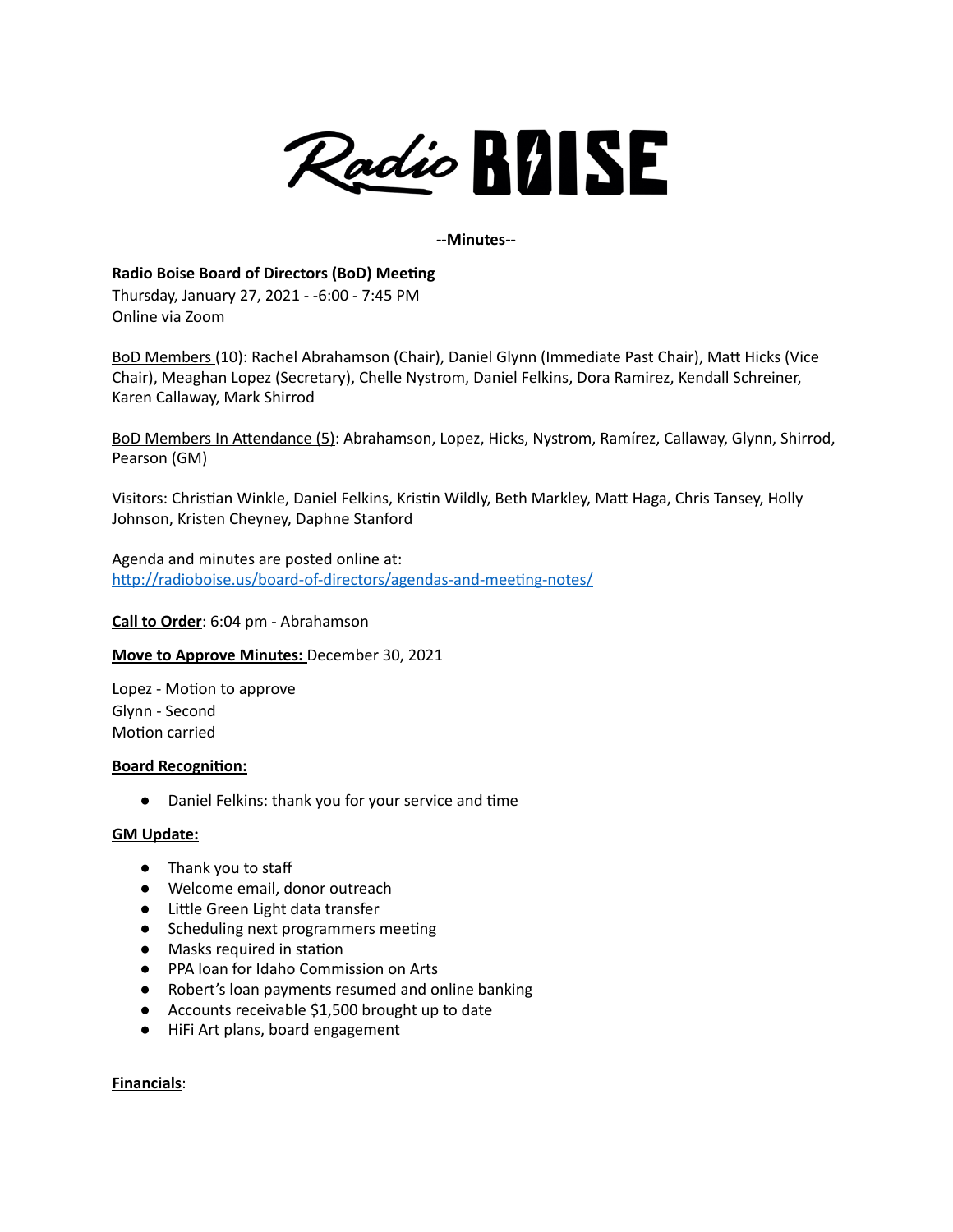- Year end merch count, undeposited funds
- Oct/Nov/Dec financials
	- Glynn Motion to approve
	- Nystrom Second
	- Motion carried
- Budget to approve next meeting

## **Internal Affairs**:

- 3 year extension on station lease, 3% annual increase
- More time to consider annex
- Add physical adjustments to lease

### **Governance:**

- New applications being reviewed
- Solidify committee meeting times
- Monthly board meeting times
	- Abrahamson Motion to move monthly board meeting to last Thursday of the month
	- Hicks Second
	- Motion carried
- Executive committee officer elections
	- Rachel Abrahamson Chair
	- Meaghan Lopez Vice Chair
	- Mark Shirrod Secretary
	- Karen Callaway Treasurer
	- Glynn Motion to approve slate of executive officers
	- Hicks Second
	- Motion carried

# **External Affairs**:

- 2020/2021 HiFi Art printers, getting them out
- PNYE items pick up taken care of, Radiothon items in progress
- Couchsurfer is COVID dependent, moving forward in September
- Solid Treefort and Radiothon right around the corner

# **Public Comment:**

- Kristin: concerned with Rachel as 2nd term chair
- Christian: sees energy, positivity, nice to see platform for programmers
- Nicole: expressed support for the board and Rachel
- Beth: thanks to Rachel for stepping in
- Chris: welcome to Mark; weight has been picked up by staff the last few months
- Felkins: thank you to Rachel for stepping up for 2nd term knowing it's difficult, thank you to staff